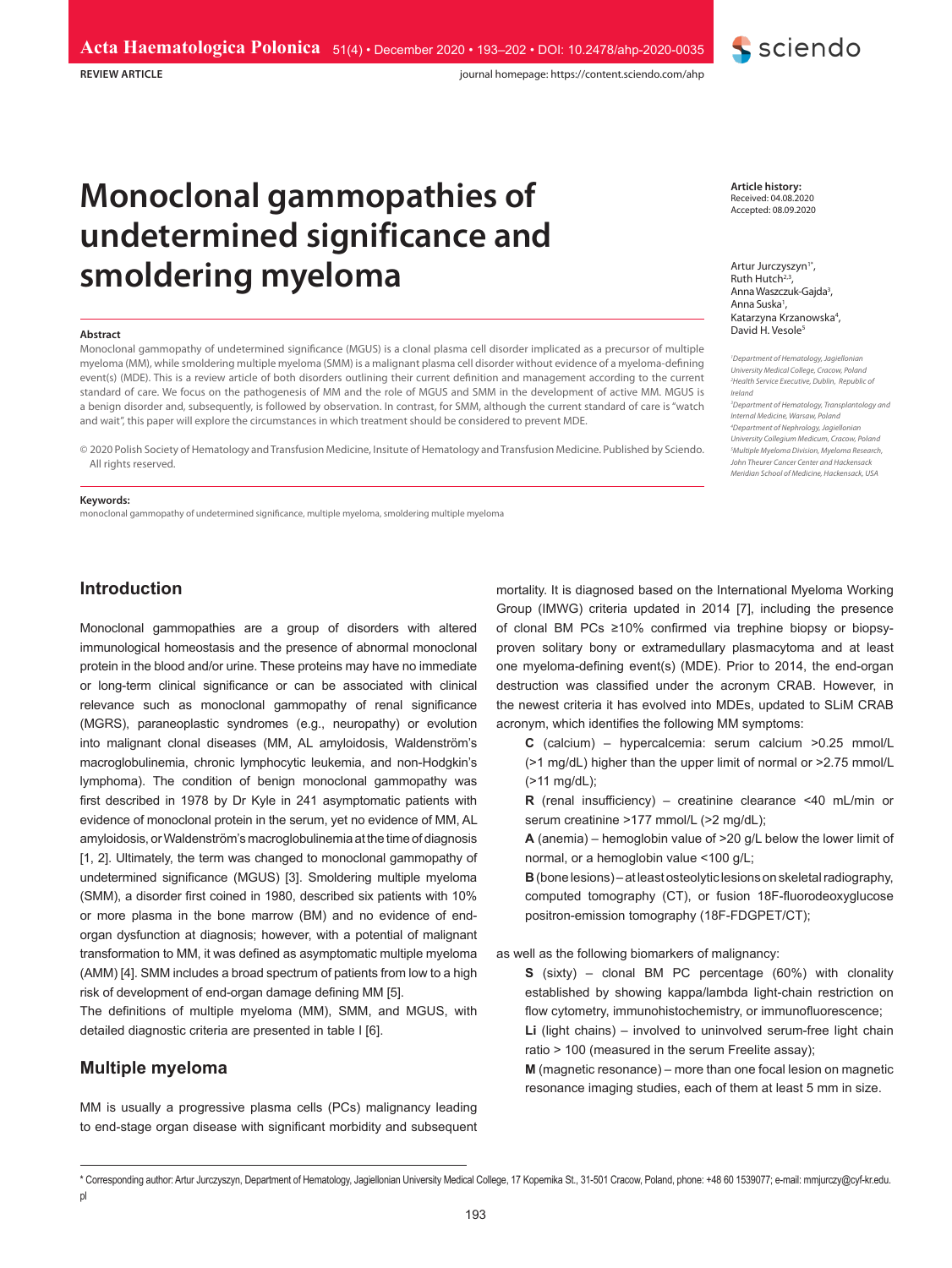*Table I. Criteria for diagnosis of MGUS, smoldering MM, and MM*

| <b>MGUS</b>                                                       | <b>Smoldering MM</b>                                 | <b>Multiple myeloma</b>                           |
|-------------------------------------------------------------------|------------------------------------------------------|---------------------------------------------------|
| Serum M protein <3g/dL assessed in                                | Serum monoclonal protein (IgG/IgA)≥3g/dL or          | M protein present (IIMM, LCMM) or absent (NSMM) - |
| electrophoresis and immunofixation                                | urinary monoclonal protein ≥500 mg per 24 h          | not required for the diagnosis                    |
| Clonal bone marrow plasma cells <10% in the                       | Clonal bone marrow plasma cells 10%-60% in the       | Clonal bone marrow plasma cells $\geq$ 10% in the |
| trephine biopsy                                                   | trephine biopsy                                      | trephine biopsy                                   |
| Absence of end-organ damage (no CRAB features)<br>and amyloidosis | Absence of myeloma-defining events or<br>amyloidosis | Myeloma-defining events                           |

The diagnostic criteria were updated to identify the group of patients who would have been previously diagnosed with SMM, but who have biomarkers that almost always predetermined the development of CRAB features. This would prolong the inevitable diagnosis of MM and significantly delay the implementation of treatment.

MM is the second most common blood malignancy following lymphoma with an estimated 32,110 new diagnoses and 12,960 deaths in 2019 in the United States, which was roughly 1.8% of all new cancer cases in the United States [8]. Most commonly, the median age of MM at diagnoses is 69–70 years; only 2% of patients are <40 years and 38% >70 years [9, 10].

The prognosis has vitally improved in recent years; the overall survival (OS) was only 1 year prior to the introduction of alkylating agents in the 1950s to a median of 5.5 years in the 2000s [11]. This improvement in survival is due to the introduction of target therapy (proteasome inhibitors, immunomodulatory agents, and monoclonal antibodies) and the incorporation of high-dose chemotherapy with autologous stem cell transplants [12, 13].

Despite the growing improvements in treatment and survival, MM remains an incurable disease; therefore, increasing survival, improving quality of life, and researching its evolution are the relevant goals of ongoing research [14].

# *Pathogenesis and role of premalignant conditions in the development of MM*

MM is a disease characterized by uncontrolled growth and proliferation of malignant PCs. The pathogenesis remains poorly understood. Numerous risk factors have been implicated; however, a specific cause/effect has yet to be elucidated. An epidemiologic study carried out by Alexander et al. [15] confirmed that incidence rates increase with age, particularly after age 50, and are higher in men, particularly African American men. Although relatively low, there is an increased propensity for the development of MM and other B-cell malignancies in families. Although a variety of autoimmune diseases have been implicated as increasing the risk of development of MM, only pernicious anemia and ankylosing spondylitis have been associated with an increased risk [16]. Many environmental factors, such as ionizing radiation, exposure to benzenes, and petroleum as well as smoke and other industrial and agricultural toxins, were hypothesized to contribute to the pathogenesis [16, 17]. The US government recognizes three potential risk groups: troops exposed to Agent Orange during the Vietnam War period, extensively exposed workers after 9/11, and troops who served at Camp Lejeune, North Carolina. As mentioned, MGUS is a precursor of MM. In a study

conducted by Landgren et al. [17], they found that almost all MM cases studied had a preceding incidence of MGUS [17, 18, 19]. Similar findings have been described in studies carried out by the Mayo Clinic in the group of United States veterans, thus highlighting the pivotal role of MGUS in the pathogenesis of MM [18, 19]. There is increasing data to support the concept of intraclonal heterogeneity and the existence of simultaneous multiple clones of tumor cells at the time of diagnosis [20–25]. This was demonstrated for MM by Morgan et al. [24] and Keats et al. [26], describing clonal evolution from MGUS to MM and plasma cell leukemia (PCL). As this theory is likely to be a part of the natural progression of MM, it also serves to emphasize a potential target for treatment or the need to initiate treatment in the early stages of this heterogeneity, for instance, MGUS [13, 22, 24, 25–28].

Although MM is thought to evolve in this sequence, its propagation is a result of a multitude of factors: inherited genetic variation, myeloma cell gene mutations, deletions, and amplifications which occur throughout the natural history of the disease [29, 30, 31]. Another crucial factor in the translation of PCs to MM is the impact of the BM microenvironment. This had an implication in the clinical trials focused on altering the microenvironment, with some potential treatment targets revealed [21, 32, 33]. It is now largely acknowledged that the progression of myeloma is as a result of immune dysregulation and loss of immune system surveillance. For instance, the BM microenvironment in MM has been shown to create a protected area for tumor cells through the secretion of growth factors and cytokines and via upregulation of inhibitory receptor/ligand pairs such as programmed death receptor-1/programmed death ligand (PD-1/PD-L1). Furthermore, increased numbers of circulating myeloid-derived suppressor cells and the inhibition of effective antigen presentation by dendritic cells, coupled with the loss of regulatory T cells and TH17 cells from the T-cell reserve, are all components believed to contribute to propagation of MM cells, their proliferation, and disease progression [34–38].

# **Monoclonal gammopathy of undetermined significance**

MGUS is a premalignant PC disorder. The more prevalent type, non-IgM MGUS, generally originates from mature PCs that have had switch recombination and may lead to MM [31, 39]. The specific diagnostic criteria for MGUS defined by the IMWG are presented in table I [40].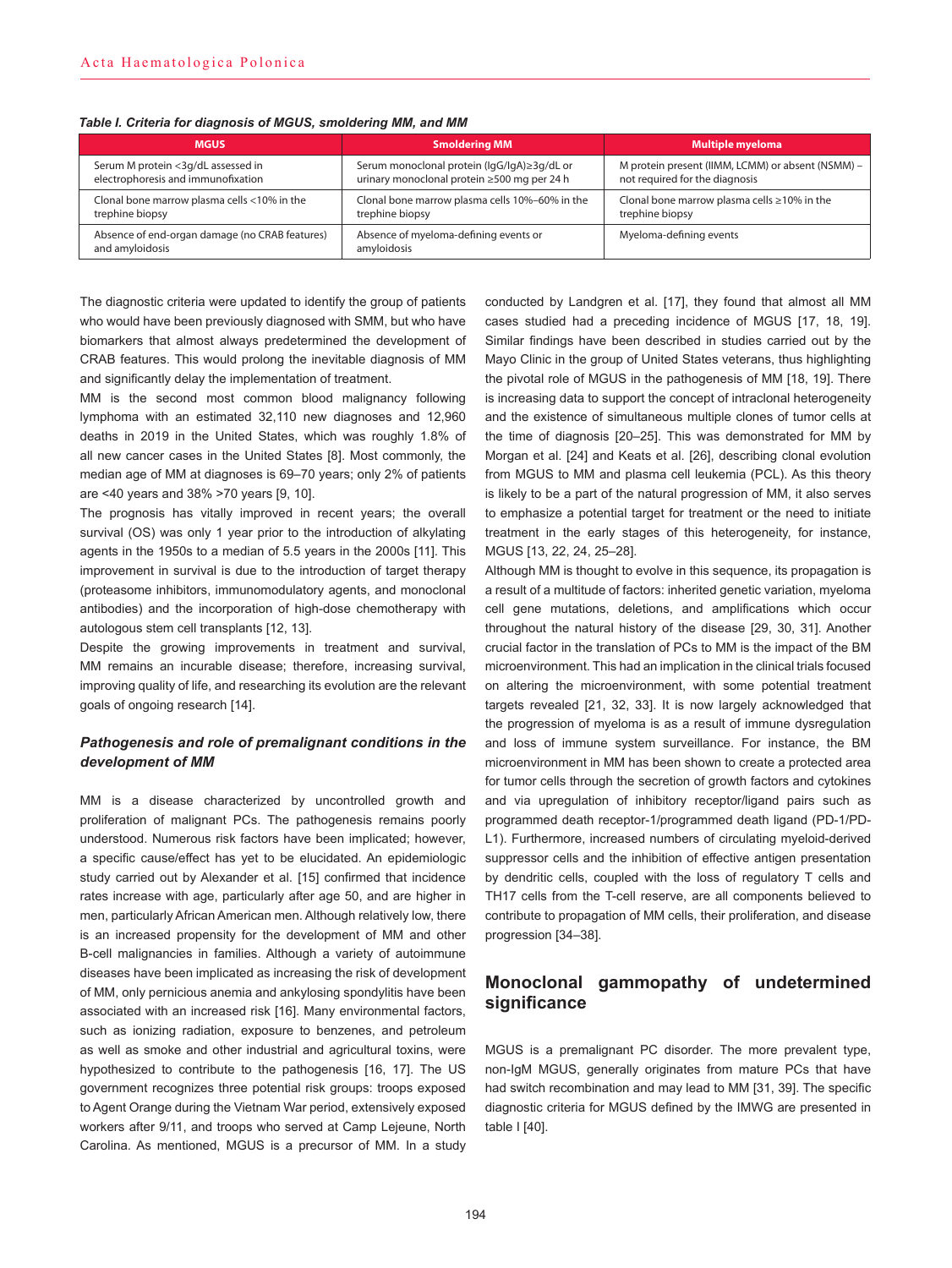| <b>Risk group</b>                                                                 | <b>No. of patients</b> | <b>Relative risk</b> | Absolute risk of<br>progression at 20 years (%) | Absoluter risk of progression at<br>20 years accounting for death as a<br>competing risk (%) |
|-----------------------------------------------------------------------------------|------------------------|----------------------|-------------------------------------------------|----------------------------------------------------------------------------------------------|
| Low-risk (serum M protein <1.5 g/dL, lgG subtype,<br>normal FLC ratio (0.26-1.65) | 449                    |                      |                                                 |                                                                                              |
| Low-intermediate-risk (any one factor abnormal)                                   | 420                    | 5.4                  |                                                 | 10                                                                                           |
| High-intermediate -risk (any two factors abnormal)                                | 226                    | 10.1                 | 37                                              | 18                                                                                           |
| High-risk (all three factors abnormal)                                            | 53                     | 20.8                 | 58                                              | 27                                                                                           |

#### *Table II. Risk stratification for progression of monoclonal gammopathy of undetermined significance to multiple myeloma*

Adapted from Monoclonal gammopathy of undetermined significance and smoldering (asymptomatic) multiple myeloma: IMWG consensus perspective risk factors for progression and *guidelines for monitoring and management [40]*

# *Prevalence*

Population-based studies have demonstrated that the production of MGUS can begin as young as 30 years of age; however, accurate percentages are not available. MGUS was found in approximately 3% of people aged ≥50 years and roughly 5% of people ≥70 years [41–45]. The prevalence of MM is twofold higher in the African American populations, which is due to a higher incidence of MGUS, thought to be due to the initial pathogenesis beginning at an earlier age [44].

# *Progression of MGUS to MM*

The risk of progression to MM has been demonstrated by Kyle et al. to increase cumulatively by 1.5% per year [40, 41, 46]. The risk of progression can be estimated based on defined risk factors; the most definitive of these are the concentration of M protein > 1.5 g/dl, immunoglobulin isotype (non-IgG), and abnormal serum-free light chain (sFLC) ratio [40, 47]. Focusing on non-IgM MGUS patients, the projected risk at 20 years is 30% if they possess two risk factors, 20% for those with only one risk factor, and 7% for those who possess no risk factors (Tab. II) [39].

The immunoglobulin isotype is also a key indicator of risk. Patients with IgM or IgA monoclonal proteins are at higher risk of progression in contrast to those with IgG monoclonal protein. The risk of progression among patients with IgM MGUS is nearly 11 times that of a normal, comparable population [48]. Similarly, the percentage of BM PCs is of significance in risk assessment. In a study by Cesana et al. [49], they observed that MGUS patients with greater than 5% BM PCs were at greater risk of malignant transformation. Further studies by this group demonstrated that the evolution of the disease was just 6.8% when the BM PCs were less than 10% while it was significantly greater at 37% in patients with BM PCs at 10%–30% [50]. The IMWG concluded that patients with ≥10% PCs are considered to have SMM or MM [40]. Additionally, serum-free light chain ratios have prognostic value in MGUS. Rajkumar et al. [51] reported that 382/1,148 patients with aberrant FLC ratios at diagnosis demonstrated a higher risk of progression to myeloma compared to those with normal serumfree light chain ratios. Recent studies by Landgren et al. [52] further highlight these prognostic factors in the acceleration of MGUS to MM. They found that changes in the immune marker values varied over time. They studied 685 MGUS patients of which 187 progressed from MGUS to MM and some from light chain MGUS to light chain MM.

By analyzing the M spike concentration and serum FLC for each patient sample, they found that they were both increased and correlated with a higher risk of MM. The high-risk score was evident in the serum for up to 5 years before the diagnosis of the MM, thus highlighting the biomarkers that can predict MGUS progression and the potential for the treatment of high-risk MGUS before disease in and, further, the importance of constant follow-up in MGUS patients [52, 53].

## *Management of MGUS*

Traditionally, the management of MGUS has been a "watch and wait" strategy. MGUS patients are monitored, as recommended above, for progression to MM; the frequency of the recommended serial evaluations is described below.

# *MGUS with low risk of progression*

If the serum monoclonal protein is <15 q/L, IqG type, and the FLC ratio is normal, the risk of eventual progression to myeloma or related malignancy is low. In these patients, complete blood count, creatinine, and calcium values are usually indicative of MGUS and should be evaluated regularly. A BM examination or radiography is not routine; however, if a patient presents with renal insufficiency, hypercalcemia, bone lesions, or unexplained anemia, a BM aspiration would be required. These patients should have their serum protein electrophoresis in 6 months, and if this is not indicative, they can be followed up every 2–3 years [40, 41, 54].

# *MGUS with intermediate and high risk of progression*

If an MGUS patient has a serum monoclonal protein >15 g/L, IgA or IgM protein type, or an abnormal FLC ratio, a BM aspirate and biopsy should be done to rule out an MM or another PC malignancy. BM needs to be evaluated by both conventional cytogenetics and fluorescence in situ hybridization (FISH) [40, 41, 54].

# *Implications of MGUS and roles for potential treatments*

Whereas the standard of care for MGUS is observation, recent clinical trials support the concept that early treatment initiation may improve survival and decrease the risk of an MDE [55].

Melton et al. [56] described the prevalence of osteoporosis and fractures among MGUS patients. They were greater than in the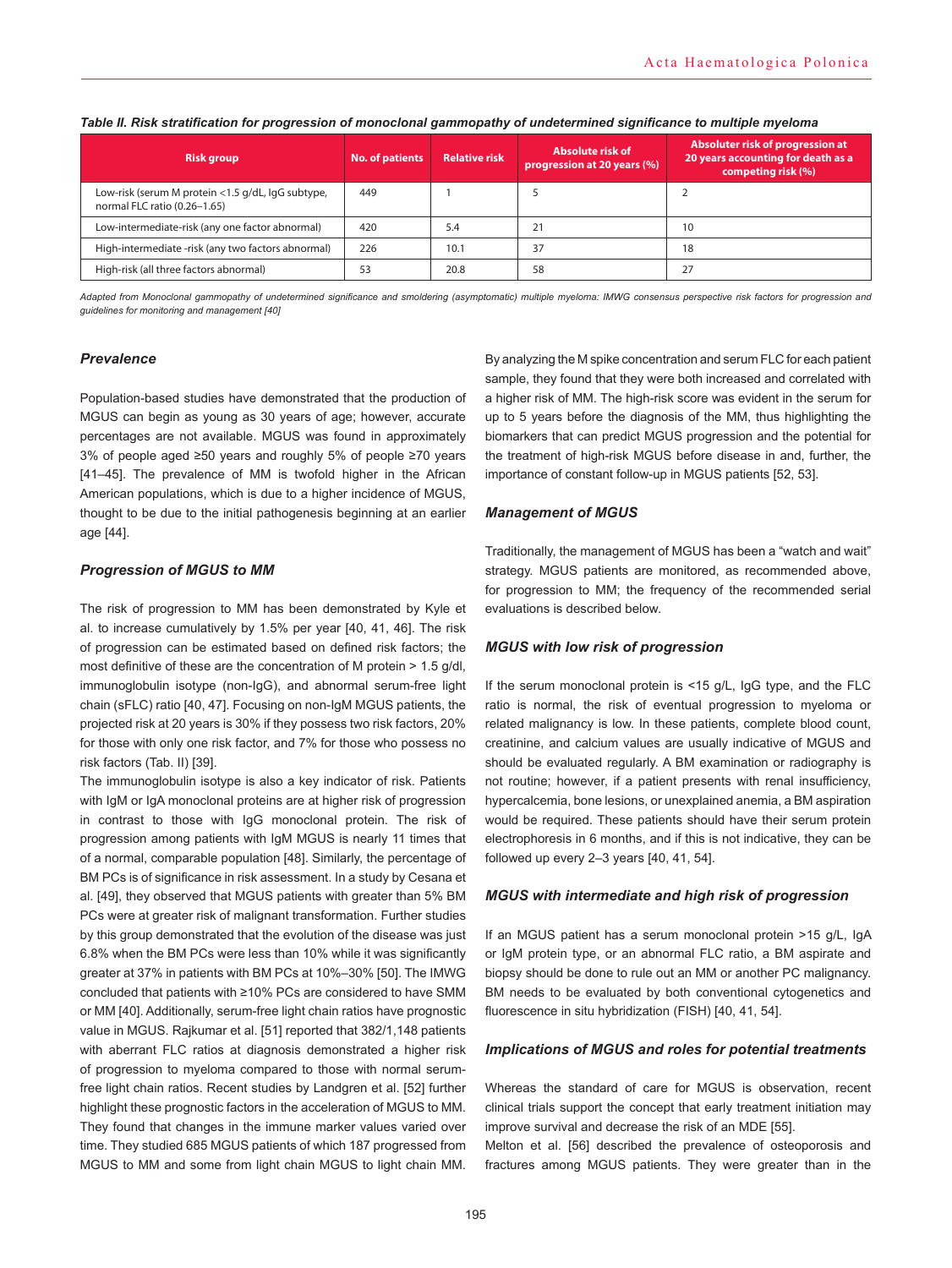general population of age-matched controls. Further research demonstrated the increased incidence of fractures, in particular of the hip and vertebral column, in addition to greater osteoporosis and hypercalcemia [57, 58]. This highlights a potential proactive role of bisphosphonates or rank-ligand inhibitors as well as calcium/ vitamin D supplementation in MGUS patients, as has been routinely incorporated into the management of osteoporosis [59].

Although there is no specific treatment for MGUS, it has been shown to reduce life expectancy even when a malignant transformation is not present. MGUS patients have decreased survival from a diagnosis of 8.1 years in comparison to 12.4 years for matched controls [39, 60, 61]. Additionally, MGUS patients have been shown to have numerous complications and associated comorbidities, including MGRS, bone fractures, peripheral neuropathy, cardiovascular diseases, and immunodeficiency [57].

Patients with impaired immune system are two to three times more likely to develop bacterial and viral infections [58]. In several studies on survival in MGUS, infections have shown to have a standard mortality ratio (SMR) of between 1.5 and 2, and with pneumonia, sepsis, pyelonephritis, and tuberculosis as the most common causes of death [62, 63]. This is likely to be due to impairment of both innate and adaptive immunity and, in particular, a reduction in the number of NK cells, CD 19<sup>+</sup> cells, as well as the blood immunoglobulin level [64]. This would seem to highlight the importance of encouraging MGUS patients to have herpes zoster vaccinations following the Centers for Disease Control and Prevention guidelines for routine vaccinations.

Similar to MM, which is often associated with renal involvement, MGUS has also been implicated in renal disease. The term MGRS was first coined by the International Kidney and Monoclonal Gammopathy Research Group in 2012. It is a heterogeneous spectrum of renal diseases that culminate as a result of the aggregation of deposited monoclonal immunoglobulin in the kidney [65]. Generally, patients are found to have unidentified deterioration of renal function and proteinuria, which may result in renal failure [60]. These disorders occur as a result of clonal B-cell proliferation with monoclonal antibody production and associated with potential capability of complement deregulation [47, 61]. Treatment is indicated in these disorders to prevent from further deposition of monoclonal immunoglobulins in the tubules and glomeruli, leading to irreversible damage and complications of end-stage renal failure. Therapy should be modeled after the treatment paradigms for MM targeting the clonal PCs producing the immunoglobulins with the goal of improving/maintaining renal function [60].

# *Recommendations*

Currently, a population study is being carried out in Iceland called iStopMM (**I**celand **S**creens **T**reats or **P**revents **M**ultiple **M**yeloma). This study aims to assess the blood of 140,000 adults aged > 40 in Iceland to assess the first signs of MM. Simultaneously, the study is looking into particular areas in Iceland where MM cases are known to be higher, to try to identify risks associated with the development of the disease. The results of this study will no doubt implicate precursors of myeloma such as MGUS and potentially identify a greater rationale for treatment [66]. In light of the issues mentioned above and the risk

of malignant transformation associated with high-risk MGUS, clinical trials utilizing anti-myeloma therapeutic approaches are actively enrolling patients to prevent MDE to improve the future quality of life for these patients. One such example is a Phase II clinical trial utilizing the anti-CD38 monoclonal antibody daratumumab in patients with high-risk MGUS and low-risk SMM. Another study is assessing the anti-inflammatory properties of celecoxib in MGUS and SMM patients in preventing the development of MM [2]. A search of the clinicltrials. gov database shows that there are 10 active trials of therapeutic intervention in MGUS with an additional 11 recently completed. The results of these studies, among others, may be pivotal in redefining MGUS and its management in the not so distant future.

# **Smoldering multiple myeloma**

#### *Definition*

SMM is synonymous with asymptomatic MM (AMM). It is characterized by at least 10% clonal PCs and/or at least 3 g/dL of monoclonal protein level. These patients are without any evidence of end-organ destruction (no CRAB end-organ damage: hypercalcemia, renal insufficiency, anemia, lytic bone disease). The specific diagnostic criteria for SMM, defined by the IMWG are presented in table I [40].

#### *Prevalence*

The median age of incidence is similar to that of MM from 69 to 70 years of age [41, 67, 68]. The incidence of SMM is estimated to be between 10% and 15% of MM patients. Extrapolating from a population study by Ravindran et al., it is believed to have an occurrence rate of 0.9 per 100,000, which corresponds to approximately 4,400 new cases of SMM in the United States in 2019 [8, 69, 70].

#### *Progression and risk factors*

The risk of progression to symptomatic disease or MM differs from that of MGUS; Kyle et al. projected the risk of 10% per year for the first 5 years following diagnosis, decreasing to 3% for the next 5 years and finally 1% in the years following to the 10th year [67, 68]. Given these figures the probability of advancement to symptomatic disease was 51% at 5 years, 66% at 10 years, and 73% at 15 years [40, 71]. The prognostic factors associated with the greatest risk of evolution of SMM to MM are dependent on BM plasmacytosis and the serum monoclonal protein level at diagnosis [71].

In 2014, the IMWG redefined the criteria for MM diagnosis. They included new laboratory and imaging markers. This allowed for the identification of high-risk SMM patients who were most at risk of progression and, more importantly, in need of treatment to prevent end-organ damage (80% at 2 years likelihood of an MDE). The markers that were included in the new criteria were BM PC infiltration of 60% or greater, an sFLC ratio of ≥100 (or <0.01), or at least one focal lesion on cross-sectional imaging of the whole body by magnetic resonance imaging (MRI) – now termed in acronym SLiM (BM percentage – 60, light chain ratio, MRI) criteria. These criteria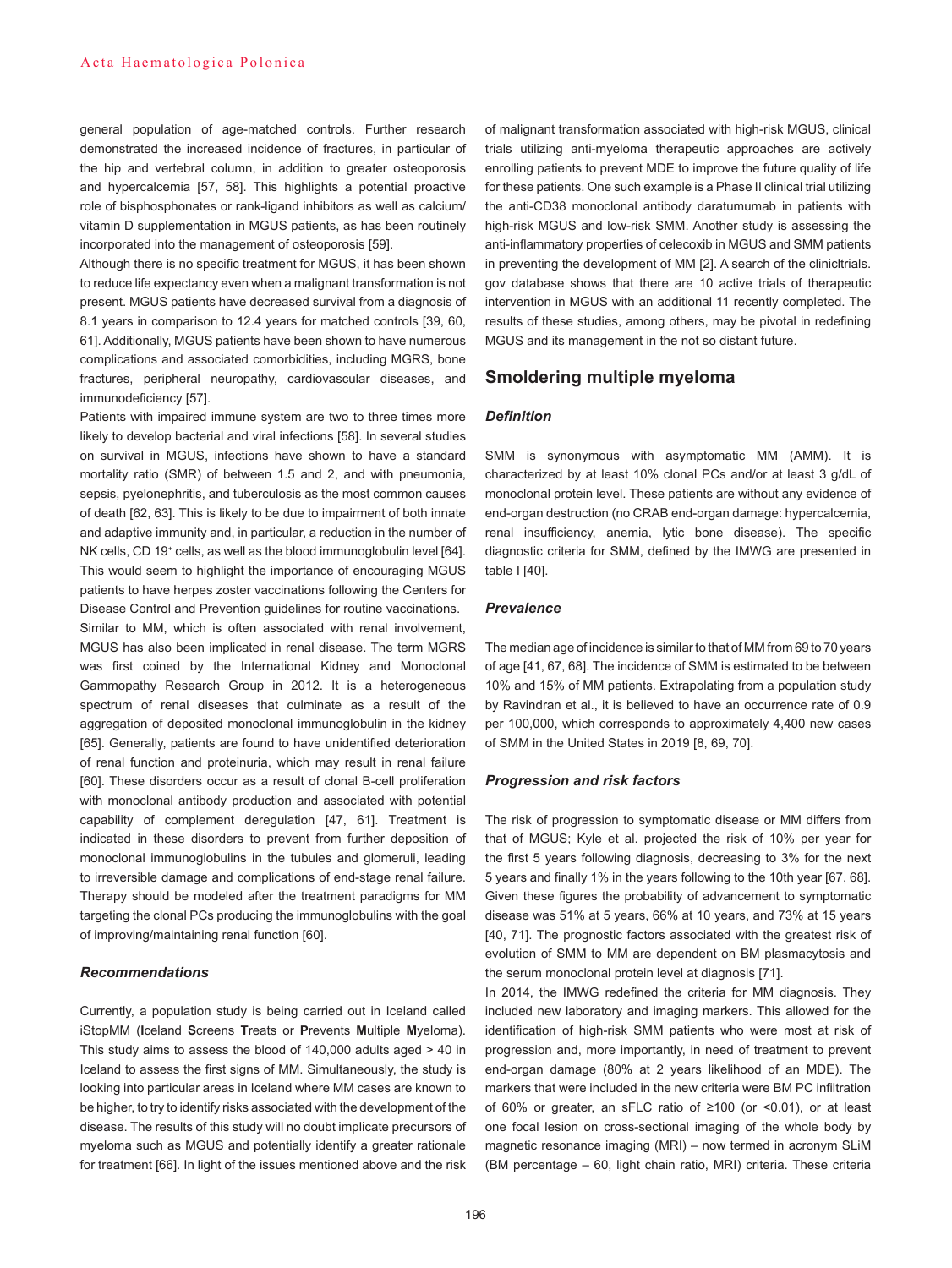highlight biological as well as radiographic findings associated with an increased risk of development of an MDE. The new definition included patients with high-risk SMM into the treated group, since earlier these patients were followed only by observation [7, 72].

# *How to identify high-risk SMM in the remaining patients*

There are several models on how to predict the risk of progression in SMM; the most widely accepted models from the Mayo Clinic and PETHEMA are presented in table III [73].

# *The Mayo Clinic model*

This model uses serum M protein, BM plasmacytosis, and the sFLC ratio. Their study, which was carried out on 273 SMM patients, found that an sFLC ratio of >8, a serum M protein level of ≥3 g/dL, or BM PCs of ≥10% lead to a 76% risk of progression in 5 years. Likewise, the progression risk for patients with two risk factors or "intermediate risk" was 51% and 25% if only one risk factor was possessed [74].

# *The PETHEMA model*

This model quantifies aberrant BM PCs by use of flow cytometry. Using flow cytometry, the group was able to distinguish the number of neoplastic cells and normal PCs using surface markers. They found that 95% or greater aberrant BM PCs correlated to a higher risk of progression in SMM patients. In addition, there was immunoparesis, which is defined by a decrease below the lower limit of normal in one or two of non-involved immunoglobulins. This model predicts that patients with both aberrant PCs and immunoparesis have a risk of progression of 72% within 5 years, patients with one risk factor have an intermediate risk of 46% of progression in the same time, and finally, none of these factors would have a 4% chance of progression [75, 76].

## *Genetic models*

Neben et al. [77] analyzed chromosomal alterations by FISH. This group found that previously proven high-risk aberrations for MM had implications in SMM, del(17p13), and t(4;14) and +1q21 leads to poor prognosis, time to progression (TTP), and requirement of treatment in SMM. The highest risk was associated with del(17p13) [77, 78]. Another study using human genome analysis in multiple arrays using the GEP-70 score (a genomic assay for prediction of event-free and OS in asymptomatic, newly diagnosed, and relapsed MM) in addition to the proliferation index may accurately reflect the malignant potential of the tumor cells. These findings, which correlate high-risk MM with high risk of progression in progenitor diseases, highlight how understanding the biology of high-risk MM may be the key to disease prevention [79, 80].

## *Radiographic models*

Newer imaging techniques such as MRI and PET/CT can detect the myeloma-defining phenomenon significantly earlier than plain radiographs. While CT and plain radiographs can detect lytic bone

#### *Table III. Smoldering multiple myeloma risk models*

| <b>Model</b> | <b>Main variants</b>                                        | <b>Risk factors</b>                                                 |  |
|--------------|-------------------------------------------------------------|---------------------------------------------------------------------|--|
| Mayo         | Serum M protein, BM<br>Plasmacytosis, sFLC ratio            | M protein level>3 g/dL,<br>plasmacytosis>10%,<br>$sFLC$ ratio $< 8$ |  |
| PETHEMA      | Multiparametric flow<br>cytometry, serum<br>immunoglobulins | >95% aberrant plasma cells<br>and immunoparesis                     |  |

lesions in the bone, MRI can assess the BM, therefore demonstrating certain growth patterns and may identify disease in its early stage [31]. In a large study using MRI for diagnosis of MM, focal lesions were noted in 74% of patients using MRI versus 56% of patients with skeletal surveys [33, 73]. Furthermore, Hillengass et al. [81] reported in a study of 544 SMM patients that MRI found that at least 30% of patients had BM manifestations of myeloma similar to that seen in MM. In SMM patients, the presence of bone lesions on MRI has shown to significantly increase their TTP [82]. A study by Wang et al. [82] found that TTP could be as little 1.5 years in patients with abnormal MRI in comparison to 5 years when the MRI was normal. Hillengass et al. [83] also identified that 28% of SMM patients had focal lesions not detected with routine radiographs; even a single lesion was predictive for disease progression.

Like MRI, FDG-PET/CT is important, as FDG-PET uptake can show focal FDG avid disease while CT demonstrates bone damage. This imaging may play a potential role in evaluating the treatment response in patients [84, 85]. Although PET/CT has low sensitivity for early precursors of the disease, a positive result in SMM is an important marker. Conversely, a negative PET/CT in MGUS has a high specificity and, thus, could be used for assessment of the prognostic risk in the future.

#### *20 February 2020 model*

In addition to the different models presented above, a new criteria for identification of a high-risk SMM subgroup have been proposed. Lakshman et al. [5] described a higher risk of progression in 400 SMM patients with BM PC%>20%, M-protein>2 g/dL, and FLC ratio > 20 to be predictive for risk of progression: the risk of an MDE was 46% at 2 years. Further supporting this model, a Phase III study was completed by the Eastern Cooperative Oncology Group (ECOG; E306) in 182 SMM patients. Patients were randomized to lenalidomide and observation groups [86]. The primary endpoint was progression-free survival (PFS). They reported that at 35 months there was a 72% reduction in the risk of progression to symptomatic disease in the lenalidomide group. When comparing the two groups, they found that PFS at 1, 2, and 3 years in the treatment arm was 98%, 93%, and 91% in the lenalidomide arm, in comparison to 89%, 75%, and 66% in the observation arm. They concluded that patients with high-risk SMM using the 20 February 20 model were candidates for early treatment with lenalidomide [87]. Despite this, there were several faults noted with this study. Biran et al. [88] noted that only 56 of the patients were high-risk defined by the Mayo 2018 criteria and, subsequently, out of these 56 high-risk patients, 31 were randomized to the observation arm. Furthermore, these patients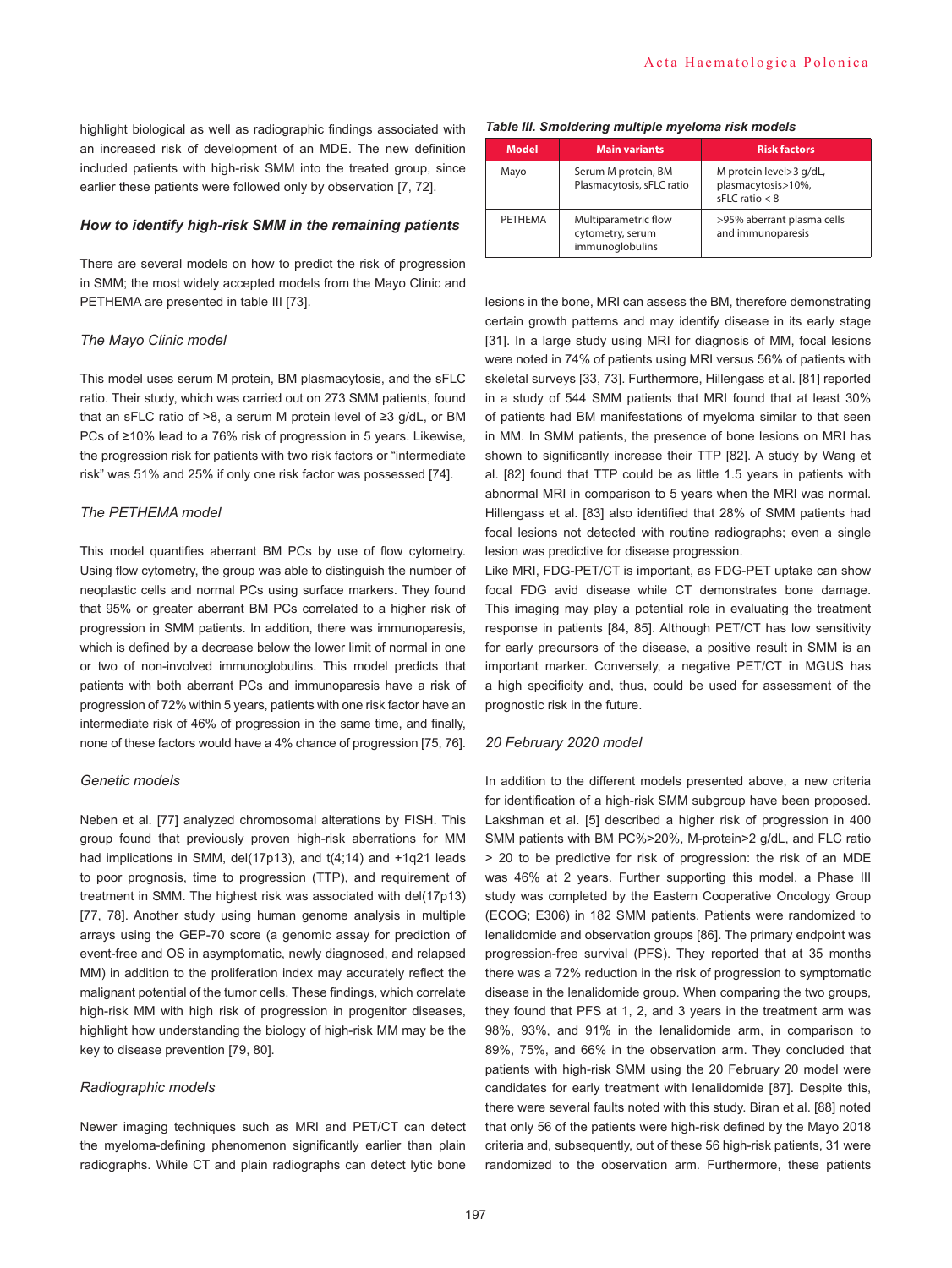were only followed for a median of 35 months. Moreover, nearly half of the patients (47.2%) had aberrant findings on MRI when enrolled, which may suggest that these patients had symptomatic MM at the time of randomization. The studies' primary endpoint of PFS is not an accurate marker in a disease with no current cure available. Therefore, it would be more factual to state that time-to-myeloma is delayed rather than prolonged survival. Finally, the question of why would one treat a myeloma patient with single-agent lenalidomide, when essentially all studies show that triplets, or even quadruplets, are superior to doublets in frontline myeloma therapy [88]. As noted previously, and by the authors of this article, clonal evolution is a pivotal process in the development of MM, thus a single-agent treatment is unlikely to target clonal heterogeneity.

# *Management*

All patients suspected of SMM should have the following diagnostic and baseline screening tests:

- Complete blood count:
- Chemistry profile with measurement of calcium, creatinine, albumin, beta-2 microglobulin, and LDH;
- Quantitative immunoglobulins, serum protein electrophoresis, serum immunofixation electrophoresis, and sFLC assay;
- 24-h urine collection for total urine protein, urine protein electrophoresis, and urine immunofixation electrophoresis;
- A baseline BM biopsy for cytogenetics, FISH can be done, however, it is not routinely preformed in SMM;
- A skeletal survey, including low-dose whole-body CT, PET-CT, or MRI of the whole-body or spine [7].

The IMWG recommends all the tests mentioned above, initially and at follow-up 2–3 months after the diagnosis. While an MRI is not mandatory, a BM biopsy and skeletal survey are recommended. Paraprotein parameters should be repeated every 4–6 months for at least 1 year and, if they remain stable, intervals can be increased to every 6–12 months [40, 72]. Depending on the results and risk stratification using the recommended models, the follow-up plan can be estimated in a way similar to that presented in table IV [40, 71]. Regular monitoring is mandatory as recent studies have shown how serum immune markers for precursors of MM can change over time [29, 52].

# *Treatment*

Historically, similar to MGUS, the treatment for SMM was observation. Older studies on SMM treatments have failed to show an OS or quality-of-life benefit. This was mainly due to ineffective available therapies and toxicities of these therapies (mainly alkylating agents). More modern therapies are targeted with a number of potential combinations which are substantially better tolerated.

## *Early trials*

Three small studies compared early therapy with melphalan plus prednisone versus observation or melphalan plus prednisone treatment at the time of progression. These studies failed to show any increase in OS [89, 90].

#### *Table IV. Management of smoldering multiple myeloma [40]*

| Plasma cell disorder                   | <b>Management</b>                                     |
|----------------------------------------|-------------------------------------------------------|
| Low risk                               | Annual follow-up                                      |
| Intermediate risk                      | Monitor every 6 months                                |
| High risk                              | Consider clinical trial/monitor every<br>$2-3$ months |
| Early myeloma/"Ultra high-risk<br>SMM" | Treat as you would treat symptomatic<br>MМ            |

Similarly, other trials with thalidomide and bisphosphonates failed to show improvement in OS and had numerous adverse events associated in particular with neuropathy [91], while thalidomide alone in SMM also proved disappointing [92].

Witzig et al. [93] presented a Phase III study of thalidomide plus zoledronic acid versus zoledronic acid alone in patients with SMM. They demonstrated that the risk of progression to active MM could be decreased using this combination of drugs; however, the study limitations were small sample size and high toxicity of the study drugs.

#### *Modern approaches in SMM*

The Spanish (PETHEMA) myeloma group tested lenalidomide plus dexamethasone for high-risk SMM (see definitions above). A total of 119 patients were randomized to the treatment or observation. In the treatment group the TTP was not met, while the median TTP in the observation arm was 21 months. Similarly, the 3-year OS in the treatment arm was higher, at 94% versus 80%. In all, 79% of treated patients in the induction phase and 90% in the maintenance phase achieved a partial response. Therefore, this treatment in early high-risk SMM decreased TTP and improved OS in this study [94]. Although this study demonstrated increased PFS and OS, the study had limitations as it is difficult to assess the efficacy of a combination treatment and the lack of accurate imaging in this study makes it difficult to confirm whether these patients had no myeloma-defining criteria. Furthermore, the median follow-up was 6 years, which was not a significant time to assess PFS [87].

Lonial et al. [86] compared lenalidomide versus observation in 182 patients. In the treatment arm, response to therapy was observed in 50% of patients, in comparison to no response in the observation arm. There was a significant improvement in PFS in the treatment arm in comparison to the observation arm (hazard ratio, 0.28; 95% CI = 0.12– 0.62;  $p = 0.002$ ). Thus, they concluded that lenalidomide treatment delayed progression to an MDE in SMM patients. As discussed previously, there were several drawbacks to this study design.

Korde et al. [94] reported treatment with carfilzomib, lenalidomide, and dexamethasone (KRd) with lenalidomide maintenance in patients with high-risk SMM and newly diagnosed MM. All patients with SMM achieved at least a very good partial response during the study period. Concerning the most common of any-grade adverse events, 12 patients with high-risk SMM lymphopenia (12 [100%]) and gastrointestinal disorders (11 [92%]) were reported. A Phase III study is actively enrolling patients further to test this treatment on SMM patients [95].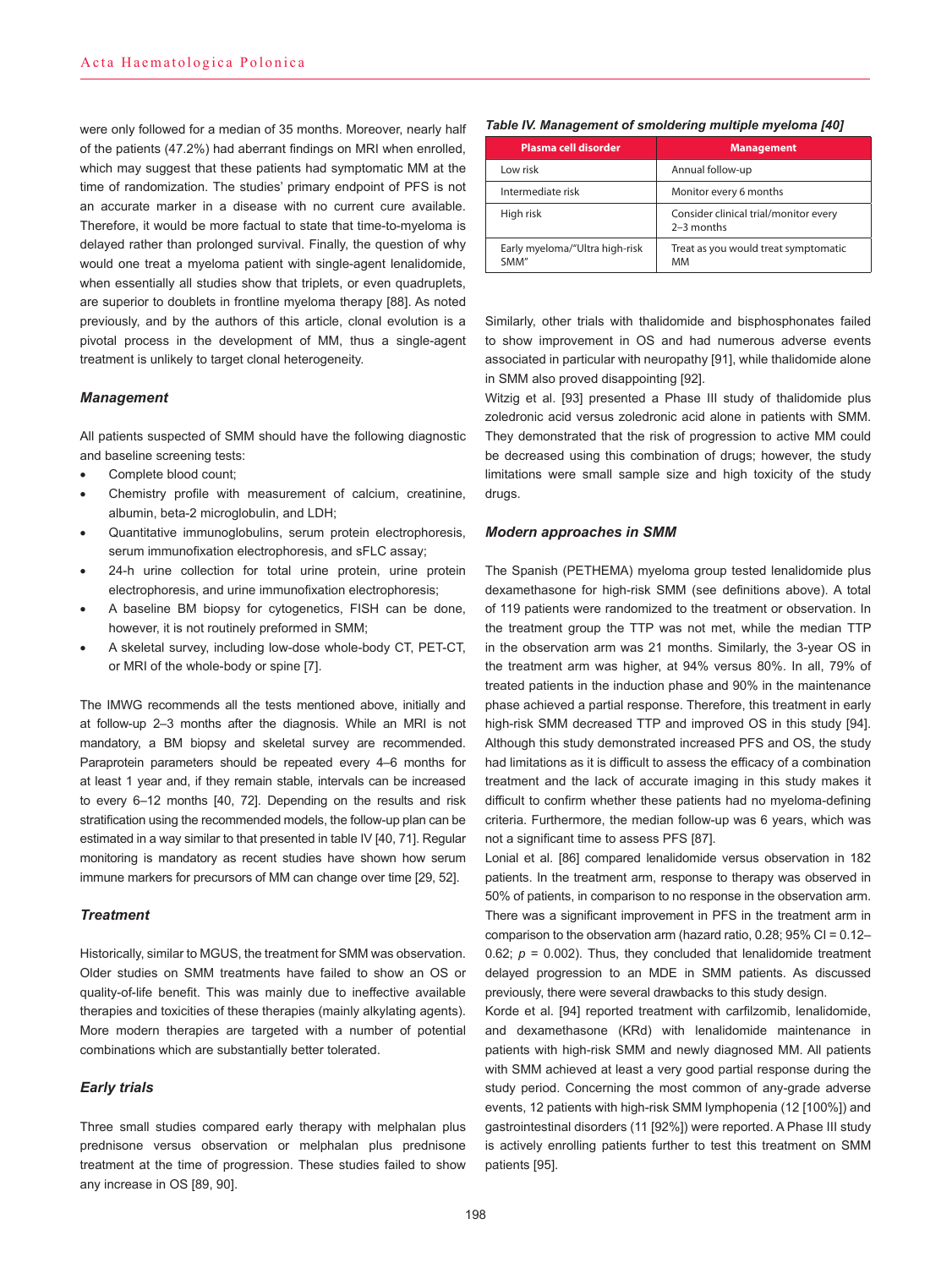| <b>Disease</b>    | <b>MGUS</b>                                                      | <b>SMM</b>                                                                                                                     | <b>MM</b>                                                                                                                                                                                                                                                                                                                                                                                                                               |
|-------------------|------------------------------------------------------------------|--------------------------------------------------------------------------------------------------------------------------------|-----------------------------------------------------------------------------------------------------------------------------------------------------------------------------------------------------------------------------------------------------------------------------------------------------------------------------------------------------------------------------------------------------------------------------------------|
| <b>Management</b> | Baseline<br>screening<br>Follow-<br>٠<br>up every<br>$2-3$ years | Baseline screening<br>Follow-up initially<br>2-3 months, then<br>4-6 months for the first year,<br>if stable every 6-12 months | Baseline screening<br>٠<br>Staging as in IMWG recommendations                                                                                                                                                                                                                                                                                                                                                                           |
| <b>Treatment</b>  | Watch and<br>wait                                                | Watch and Wait                                                                                                                 | Systemic therapy (chemotherapy) followed by autologous<br>$\bullet$<br>hematopoietic stem cell transplantation (auto-HSCT) in transplant-<br>eligible patients<br>Preferred multidrug therapy – triplets, including in the frontline the<br>$\bullet$<br>following regimens: bortezomib/lenalidomide/dexamethasone or<br>cortezomib/cyclophosphamide/dexamethasone, although several<br>others are used depending on the patient status |

## *Table V. Diagnostic and therapeutic management in MGUS, SMM, MM*

In a trial designed to potentially cure early stages of myeloma, GEM-CESAR (NCT02415413) is a Phase II single-arm clinical trial using a KRd backbone for induction followed by high-dose therapy and autologous stem cell transplant and maintenance, essentially treating high-risk SMM as symptomatic myeloma. The primary endpoint of the study was minimal residual disease negativity rate evaluated by nextgeneration flow post-induction and post-transplant. At a median of 30 months, 93% of the patients are alive and free from progression. Following consolidation, the overall response rate was 100% and the complete response rate was 76%. The minimal residual disease (MRD) negativity rate following consolidation was 63%. Although this is a very intense treatment sequence, with a substantially higher response rate than lenalidomide as a single agent in the ECOG E306 study, the 3-year PFS was similar to that reported in the E306 study. As a result, we must consider whether such an intense regimen is necessary [97].

The treatment of this disease in the absence of symptoms is a difficult decision. The main role of therapy in SMM is to improve OS and not impact the quality of life; therefore, the future of the therapeutic intervention in SMM may be the use of novel therapies that work directly on the immune system regulation and surveillance and maintain control of the malignant cells or treatments, which ultimately cure this disease at its earliest stage [72, 98].

The diagnostic and therapeutic management of MGUS, SMM, and MM is summarized in table V.

# **Future approaches to MGUS and SMM**

In the future, better-defined biomarkers will be evaluated in clinical trials to select those patients who are at the highest risk for developing MDE. For example, Ghobrial et al. [99] found immune system dysregulation in particular natural killer cells and loss of cytotoxic T

cells is a major contributor to the progression of MGUS and SMM. Furthermore, the use of chimeric antigen receptor T cells in MM has been shown to be an interesting target for treatment and several other targets are being tested [100]. At present, all SMM patients must undergo rigorous evaluation at initial workup to exclude subclinical symptomatic disease and provide risk stratification patients with low and intermediate risk. SMM should be closely monitored and potentially included in clinical studies. At present, patients with highrisk SMM should not be treated outside of a clinical trial until we more precisely identify those patients who are most likely to develop MDE.

# *Authors' contributions*

All authors contributed to the writing of the paper based on the current literature review.

## *Conflict of interests*

None.

# *Financial support*

The manuscript was prepared without any financial support.

# *Ethics*

The work described in this article has been carried out in accordance with The Code of Ethics of the World Medical Association (Declaration of Helsinki) for experiments involving humans; EU Directive 2010/63/ EU for animal experiments; Uniform Requirements for manuscripts submitted to Biomedical journals.

# **References**

- [1] Dhodapkar MV. MGUS to myeloma: a mysterious gammopathy of underexplored significance. Blood 2016;128:2599–606.
- [2] Seth S, Zanwar S, Vu L, Kapoor P. Monoclonal gammopathy of undetermined significance: current concepts and future prospects. Curr Hematol Malig Rep 2020;15:45–55.
- [3] Kyle RA. Monoclonal gammopathy of undetermined significance. Natural history in 241 cases. Am J Med 1978;64:814–26.
- [4] Kyle RA, Greipp PR. Smoldering multiple myeloma. N Engl J Med 1980;302:1347–9.
- [5] Lakshman A, Rajkumar SV, Buadi FK, et al. Risk stratification of smoldering multiple myeloma incorporating revised IMWG diagnostic criteria. Blood Cancer J 2018;8:59.
- [6] Jurczyszyn A, Suska A. Multiple myeloma. In: Rattan SIS, editor. Encycl Biomed Gerontol Elsevier. vol. 2, Academic Press; 2020, p. 461–78.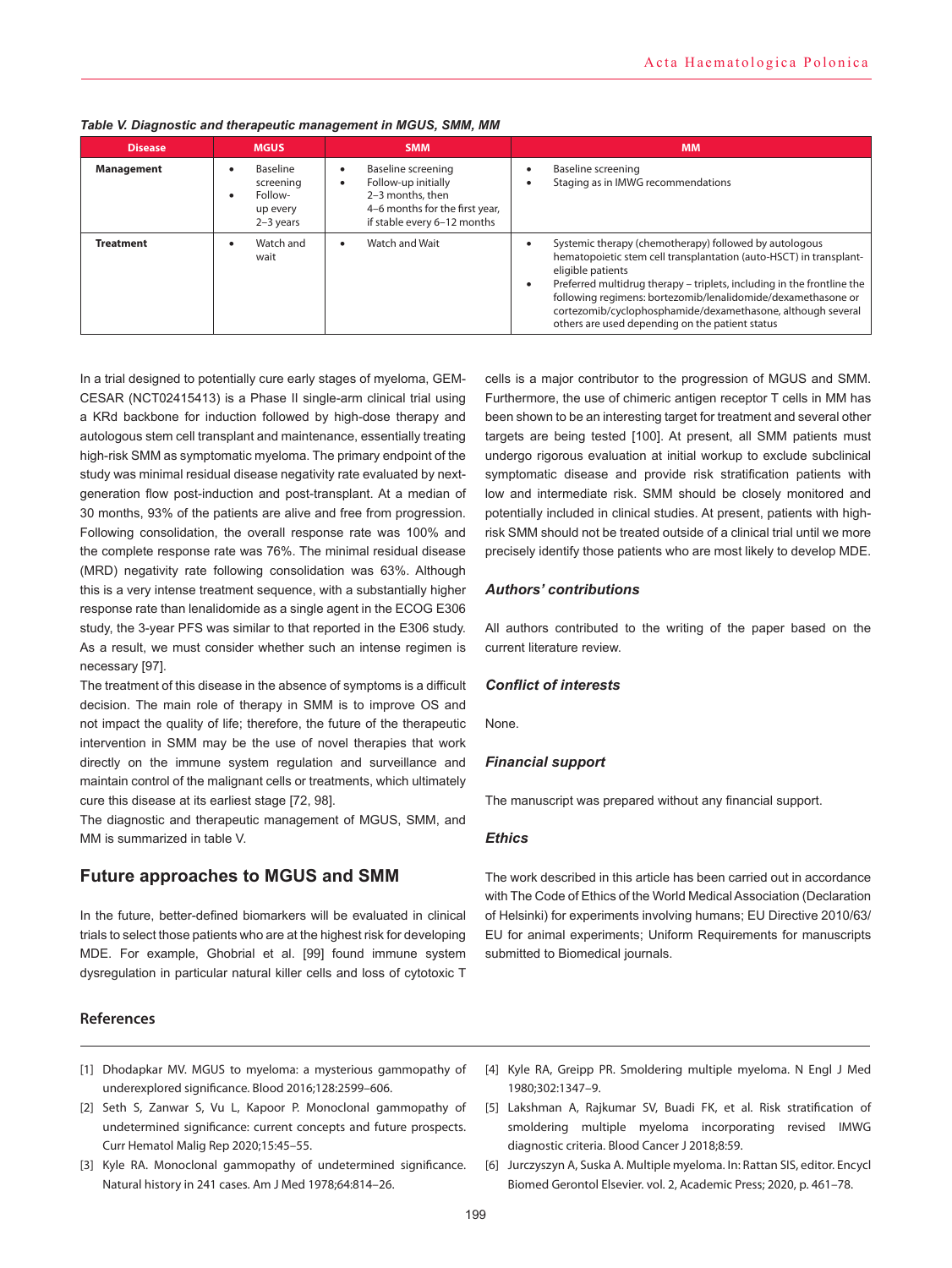- [7] Rajkumar SV, Dimopoulos MA, Palumbo A, et al. International Myeloma Working Group updated criteria for the diagnosis of multiple myeloma. Lancet Oncol 2014;15:e538–48.
- [8] Siegel RL, Miller KD, Jemal A. Cancer statistics, 2019. CA Cancer J Clin 2019;69:7–34.
- [9] Jurczyszyn A, Suska A. Multiple myeloma. Encycl Biomed Gerontol 2019:461-78.
- [10] Kyle RA, Gertz MA, Witzig TE, et al. Review of 1027 patients with newly diagnosed multiple myeloma. Mayo Clin Proc 2003;78:21–33.
- [11] Howlader N, Noone AM, Krapcho M, et al. (eds). SEER Cancer Statistics Review, 1975-2017, National Cancer Institute, Bethesda, MD.
- [12] Kazandjian D. Multiple myeloma epidemiology and survival: a unique malignancy. Semin Oncol 2016;43:676–81.
- [13] Turesson I, Velez R, Kristinsson SY, Landgren O. Patterns of improved survival in patients with multiple myeloma in the twenty-first century: a population-based study. J Clin Oncol 2010;28:830–4.
- [14] Rajkumar SV. Multiple myeloma: 2018 update on diagnosis, riskstratification, and management. Am J Hematol 2018;93:981–1114.
- [15] Alexander DD, Mink PJ, Adami HO, et al. Multiple myeloma: a review of the epidemiologic literature. Int J Cancer 2007;120:40–61.
- [16] Sergentanis TN, Zagouri F, Tsilimidos G, et al. Risk factors for multiple myeloma: a systematic review of meta-analyses. Clin Lymphoma Myeloma Leuk 2015;15:563–77.
- [17] Landgren O, Zeig-Owens R, Giricz O, et al. Multiple myeloma and its precursor disease among firefighters exposed to theworld trade center disaster. JAMA Oncol 2018;4:821–7.
- [18] Weiss BM, Abadie J, Verma P, Howard RS, Kuehl WM. A monoclonal gammopathy precedes multiple myeloma in most patients. Blood 2009;113:5418–22.
- [19] Kyle RA, Kumar S. The significance of monoclonal gammopathy of undetermined significance. Haematologica 2009;94:1641–4.
- [20] Chapman MA, Lawrence MS, Keats JJ, et al. Initial genome sequencing and analysis of multiple myeloma. Nature 2011;471:467–72.
- [21] Ghobrial I, Cruz CH, Garfall A, et al. Immunotherapy in multiple myeloma: accelerating on the path to the patient. Clin Lymphoma Myeloma Leuk 2019;19:332–44.
- [22] Egan JB, Shi CX, Tembe W, et al. Whole-genome sequencing of multiple myeloma from diagnosis to plasma cell leukemia reveals genomic initiating events, evolution, and clonal tides. Blood 2012;120:1060–6.
- [23] Anderson K, Lutz C, van Delft FW, et al. Genetic variegation of clonal architecture and propagating cells in leukaemia. Nature 2011;469:356–61.
- [24] Morgan GJ, Walker BA, Davies FE. The genetic architecture of multiple myeloma. Nat Rev Cancer 2012;12:335–48.
- [25] Kuehl WM, Bergsagel PL. Early genetic events provide the basis for a clinical classification of multiple myeloma. Hematology Am Soc Hematol Educ Program 2005;2005:346–52.
- [26] Keats JJ, Chesi M, Egan JB, et al. Clonal competition with alternating dominance in multiple myeloma. Blood 2012;120:1067–76.
- [27] Brioli A, Melchor L, Cavo M, Morgan GJ. The impact of intra-clonal heterogeneity on the treatment of multiple myeloma. Br J Haematol 2014;165:441–54.
- [28] Katodritou E, Papadaki S, Konstantinidou P, Terpos E. Is it possible to cure myeloma without allogeneic transplantation? Transfus Apher Sci 2016;54:63–70.
- [29] Maura F, Bolli N, Rustad EH, Hultcrantz M, Munshi N, Landgren O. Moving from cancer burden to cancer genomics for smoldering myeloma: a review. JAMA Oncol 2020;6:425–32.
- [30] Prideaux SM, Conway O'Brien E, Chevassut TJ. The genetic architecture of multiple myeloma. Adv Hematol 2014;2014:864058.
- [31] Landgren O. Monoclonal gammopathy of undetermined significance and smoldering multiple myeloma: biological insights and early treatment strategies. Hematology Am Soc Hematol Educ Program 2013;2013:478–87.
- [32] Landgren O, Kyle RA, Rajkumar SV. From myeloma precursor disease to multiple myeloma: new diagnostic concepts and opportunities for early intervention. Clin Cancer Res 2011;17:1243–52.
- [33] Landgren O. Shall we treat smoldering multiple myeloma in the near future? Hematology Am Soc Hematol Educ Program 2017;2017:194–204.
- [34] Chauhan D, Singh AV, Brahmandam M, et al. Functional interaction of plasmacytoid dendritic cells with multiple myeloma cells: a therapeutic target. Cancer Cell 2009;16:309–23.
- [35] Mahnke K, Ring S, Johnson TS, et al. Induction of immunosuppressive functions of dendritic cells in vivo by CD4+CD25+ regulatory T cells: role of B7-H3 expression and antigen presentation. Eur J Immunol 2007;37:2117–26.
- [36] Neri P, Bahlis NJ, Lonial S. New strategies in multiple myeloma: immunotherapy as a novel approach to treat patients with multiple myeloma. Clin Cancer Res 2016;22:5959–65.
- [37] Ray A, Das DS, Song Y, et al. Targeting PD1-PDL1 immune checkpoint in plasmacytoid dendritic cell interactions with T cells, natural killer cells and multiple myeloma cells. Leukemia 2015;29:1441–4.
- [38] Rutella S, Locatelli F. Targeting multiple-myeloma-induced immune dysfunction to improve immunotherapy outcomes. Clin Dev Immunol 2012;2012:196063.
- [39] Kyle RA, Larson DR, Therneau TM, et al. Long-term follow-up of monoclonal gammopathy of undetermined significance. N Engl J Med 2018;378:241–9.
- [40] Kyle RA, Durie BGM, Rajkumar SV, et al. Monoclonal gammopathy of undetermined significance (MGUS) and smoldering (asymptomatic) multiple myeloma: IMWG consensus perspectives risk factors for progression and guidelines for monitoring and management. Leukemia 2010;24:1121–7.
- [41] Kyle RA, San-Miguel JF, Mateos MV, Rajkumar SV. Monoclonal gammopathy of undetermined significance and smoldering multiple myeloma. Hematol Oncol Clin North Am 2014;28:775–90.
- [42] Watanaboonyongcharoen P, Nakorn TN, Rojnuckarin P, Lawasut P, Intragumtornchai T. Prevalence of monoclonal gammopathy of undetermined significance in Thailand. Int J Hematol 2012;95:176–81.
- [43] Kyle RA, Therneau TM, Rajkumar SV, et al. Prevalence of monoclonal gammopathy of undetermined significance. N Engl J Med 2006;354:1362–9.
- [44] Landgren O, Graubard BI, Kumar S, et al. Prevalence of myeloma precursor state monoclonal gammopathy of undetermined significance in 12372 individuals 10-49 years old: a population-based study from the National Health and Nutrition Examination Survey. Blood Cancer J 2017;7:e618.
- [45] Therneau TM, Kyle RA, Melton LJ, et al. Incidence of monoclonal gammopathy of undetermined significance and estimation of duration before first clinical recognition. Mayo Clin Proc 2012;87:1071–9.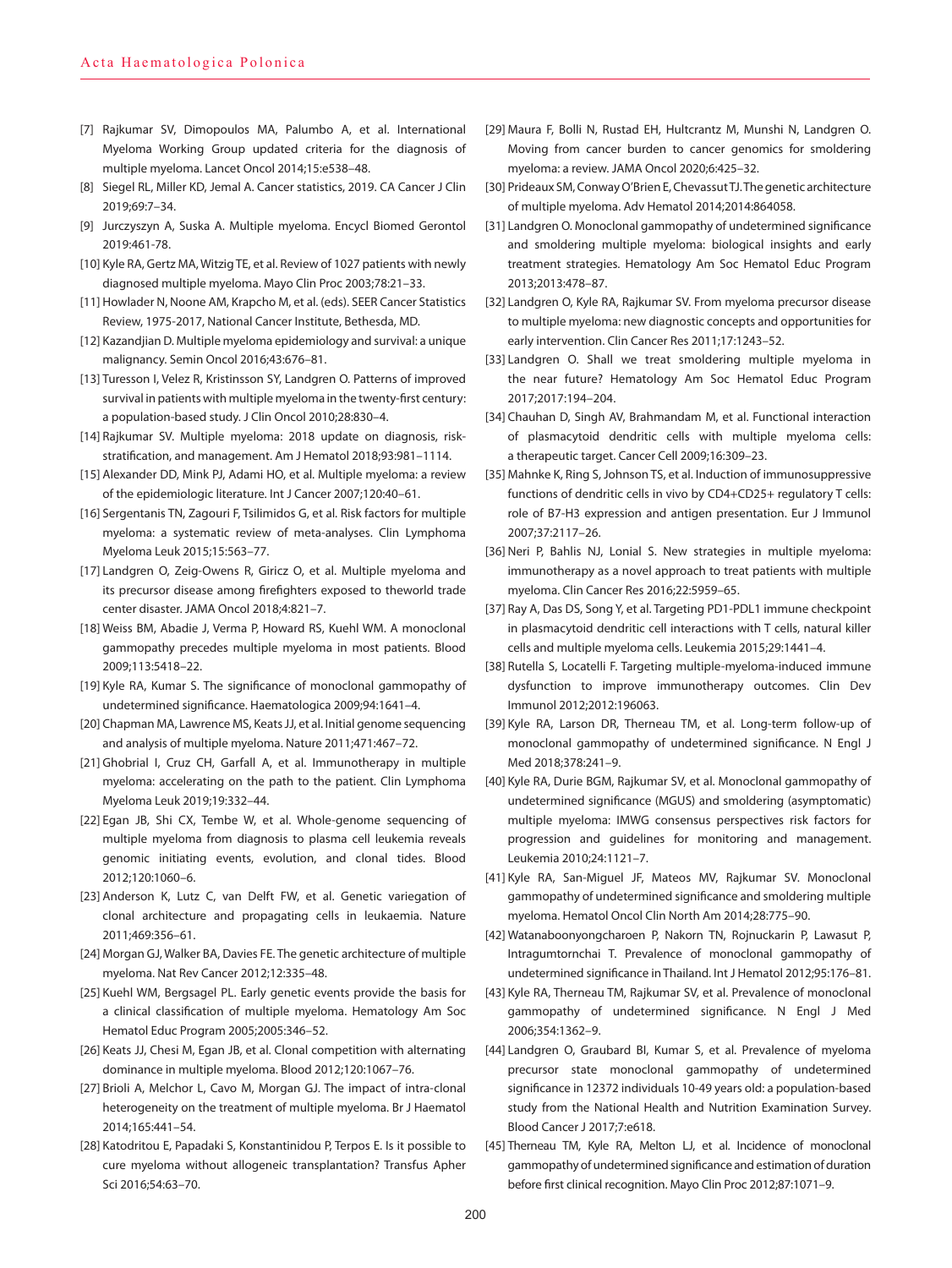- [46] Kyle RA, Therneau TM, Rajkumar SV, Larson DR, Plevak MF, Melton LJ. Long-term follow-up of 241 patients with monoclonal gammopathy of undetermined significance: The original Mayo Clinic series 25 years later. Mayo Clin Proc 2004;79:859–66.
- [47] Batko K, Malyszko J, Jurczyszyn A, et al. The clinical implication of monoclonal gammopathies: monoclonal gammopathy of undetermined significance and of renal significance. Nephrol Dial Transplant 2019;34:1440–52.
- [48] Blade J, Lopez-Guillermo A, Rozman C, et al. Malignant transformation and life expectancy in monoclonal gammopathy of undetermined significance. Br J Haematol 1992;81:391–4.
- [49] Cesana C, Klersy C, Barbarano L, et al. Prognostic factors for malignant transformation in monoclonal gammopathy of undetermined significance and smoldering multiple myeloma. J Clin Oncol 2002;20:1625–34.
- [50] Baldini L, Guffanti A, Cesana BM, et al. Role of different hematologic variables in defining the risk of malignant transformation in monoclonal gammopathy. Blood 1996;87:912–8.
- [51] Rajkumar SV, Kyle RA, Therneau TM, et al. Serum free light chain ratio is an independent risk factor for progression in monoclonal gammopathy of undetermined significance. Blood 2005;106:812–7.
- [52] Landgren O, Hofmann JN, McShane CM, et al. Association of immune marker changes with progression of monoclonal gammopathy of undetermined significance to multiple myeloma. JAMA Oncol 2019;5:1293–301.
- [53] Landgren O, Kyle RA, Pfeiffer RM, Katzmann JA, Caporaso NE, Hayes RB, et al. Monoclonal gammopathy of undetermined significance (MGUS) consistently precedes multiple myeloma: a prospective study. Blood 2009;113:5412–7.
- [54] Rajan AM, Rajkumar SV. Diagnostic evaluation of monoclonal gammopathy of undetermined significance. Eur J Haematol 2013;91:561–2.
- [55] Mouhieddine TH, Weeks LD, Ghobrial IM. Monoclonal gammopathy of undetermined significance. Blood 2019;133:2484–94.
- [56] Melton LJ, Rajkumar SV, Khosla S, Achenbach SJ, Oberg AL, Kyle RA. Fracture risk in monoclonal gammopathy of undetermined significance. J Bone Miner Res 2004;19:25–30.
- [57] Bida JP, Kyle RA, Therneau TM, et al. Disease associations with monoclonal gammopathy of undetermined significance: a population-based study of 17,398 patients. Mayo Clin Proc 2009;84:685–93.
- [58] van de Donk NWCJ, Palumbo A, Johnsen HE, et al. The clinical relevance and management of monoclonal gammopathy of undetermined significance and related disorders: recommendations from the European Myeloma Network. Haematologica 2014;99:984–96.
- [59] Pepe J, Petrucci MT, Mascia ML, et al. The effects of alendronate treatment in osteoporotic patients affected by monoclonal gammopathy of undetermined significance. Calcif Tissue Int 2008;82:418–26.
- [60] Lomas OC, Mouhieddine TH, Tahri S, Ghobrial IM. Monoclonal gammopathy of undetermined significance (MGUS) – not so asymptomatic after all. Cancers (Basel) 2020;12:1554.
- [61] Kristinsson SY, Björkholm M, Andersson TML, et al. Patterns of survival and causes of death following a diagnosis of monoclonal gammopathy of undetermined significance: a population-based study. Haematologica 2009;94:1714–20.
- [62] Gregersen H, Madsen KM, Sørensen HT, Schønheyder HC, Ibsen JS, Dahlerup JF. The risk of bacteremia in patients with monoclonal gammopathy of undetermined significance. Eur J Haematol 1998;61:140–4.
- [63] Gregersen H, Ibsen JS, Mellemkjær L, Dahlerup JF, Olsen JH, Sørensen HT. Mortality and causes of death in patients with monoclonal gammopathy of undetermined significance. Br J Haematol 2001;112:353–7.
- [64] Schütt P, Brandhorst D, Stellberg W, et al. Immune parameters in multiple myeloma patients: influence of treatment and correlation with opportunistic infections. Leuk Lymphoma 2006;47:1570–82.
- [65] Leung N, Bridoux F, Hutchison CA, et al. Monoclonal gammopathy of renal significance: when MGUS is no longer undetermined or insignificant. Blood 2012;120:4292–5.
- [66] iStopMM. Int Myeloma Found 2020.
- [67] Kyle RA, Rajkumar SV. Criteria for diagnosis, staging, risk stratification and response assessment of multiple myeloma. Leukemia 2009;23: 3–9.
- [68] International Myeloma Working Group. Criteria for the classification of monoclonal gammopathies, multiple myeloma and related disorders. Br J Haematol 2003;121:749–57.
- [69] Ravindran A, Bartley AC, Holton SJ, et al. Prevalence, incidence and survival of smoldering multiple myeloma in the United States. Blood Cancer J 2016;6:e486.
- [70] Siegel RL, Miller KD, Jemal A. Cancer statistics, 2016. CA Cancer J Clin 2016;66:7–30.
- [71] Kyle RA, Remstein ED, Therneau TM, et al. Clinical course and prognosis of smoldering (asymptomatic) multiple myeloma. N Engl J Med 2007;356:2582–90.
- [72] Lomas OC, Ghobrial IM. Clinical controversies in the management of smoldering multiple myeloma. Am Soc Clin Oncol Educ Book 2020;40:1–6.
- [73] Kazandjian D, Mailankody S, Korde N, Landgren O. Smoldering multiple myeloma: pathophysiologic insights, novel diagnostics, clinical risk models, and treatment strategies. Clin Adv Hematol Oncol 2014;12:578–87.
- [74] Dispenzieri A, Kyle RA, Katzmann JA, et al. Immunoglobulin free light chain ratio is an independent risk factor for progression of smoldering (asymptomatic) multiple myeloma. Blood 2008;111:785–9.
- [75] Pérez-Persona E, Vidriales MB, Mateo G, et al. New criteria to identify risk of progression in monoclonal gammopathy of uncertain significance and smoldering multiple myeloma based on multiparameter flow cytometry analysis of bone marrow plasma cells. Blood 2007;110:2586–92.
- [76] Pérez-Persona E, Mateo G, García-Sanz R, et al. Risk of progression in smouldering myeloma and monoclonal gammopathies of unknown significance: comparative analysis of the evolution of monoclonal component and multiparameter flow cytometry of bone marrow plasma cells. Br J Haematol 2010;148:110–4.
- [77] Neben K, Jauch A, Hielscher T, et al. Progression in smoldering myeloma is independently determined by the chromosomal abnormalities del(17p), t(4;14), gain 1q, hyperdiploidy, and tumor load. J Clin Oncol 2013;31:4325–32.
- [78] Bolli N, Maura F, Minvielle S, et al. Genomic patterns of progression in smoldering multiple myeloma. Nat Commun 2018;9:3363.